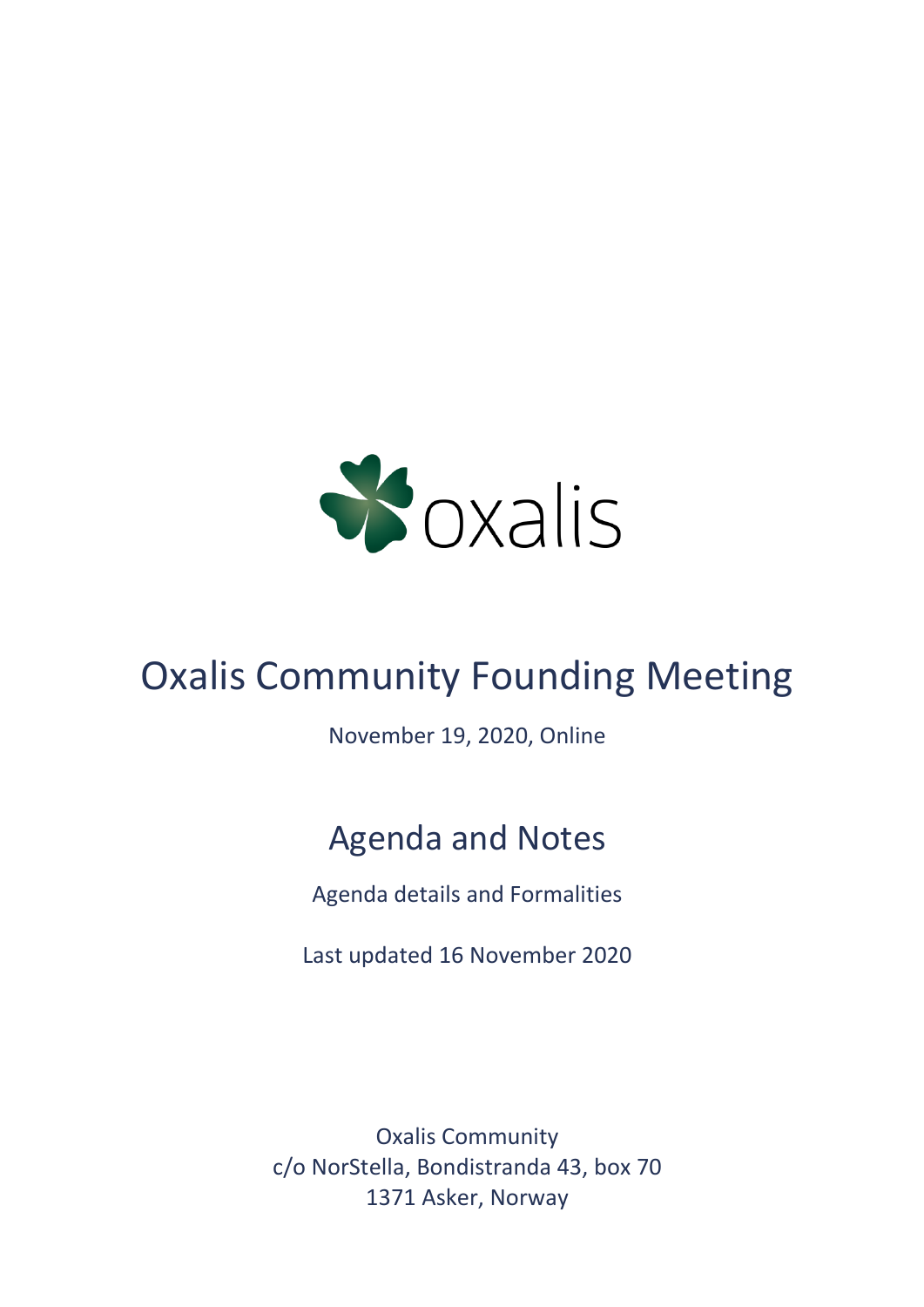

# **1 Introduction**

This Document covers the agenda and explanatory notes associated with the founding meeting of the Oxalis Community - to be held as a digital meeting on Thursday November 19<sup>th</sup> 8:30 am CET - 10:30 am CET.

This document presents the Agenda of the meeting, as well as an overview of formalities related to:

- 1. Alteration of the Agenda
- 2. Voting eligibility, participation and valid representation
- 3. Voting procedures, approvals and elections.

## **1.1 Meeting logistics**

Time and venue: November  $19<sup>th</sup>$  – on Microsoft Teams (URL distributed by e-mail to registered participants)

The agenda is listed below.

08.00 - 08.30 The Meeting will be opened at 8 am (CET) to test the system setup

08:30 – 10:30: Oxalis Community founding meeting

Registration of participation in the founding meeting will be done electronically in the [Registration tool](https://www.oxalis.network/join)

Corporate identification number 977 143 330 (Register of Legal Entities Norway)

info@oxalis.network www.oxalis.network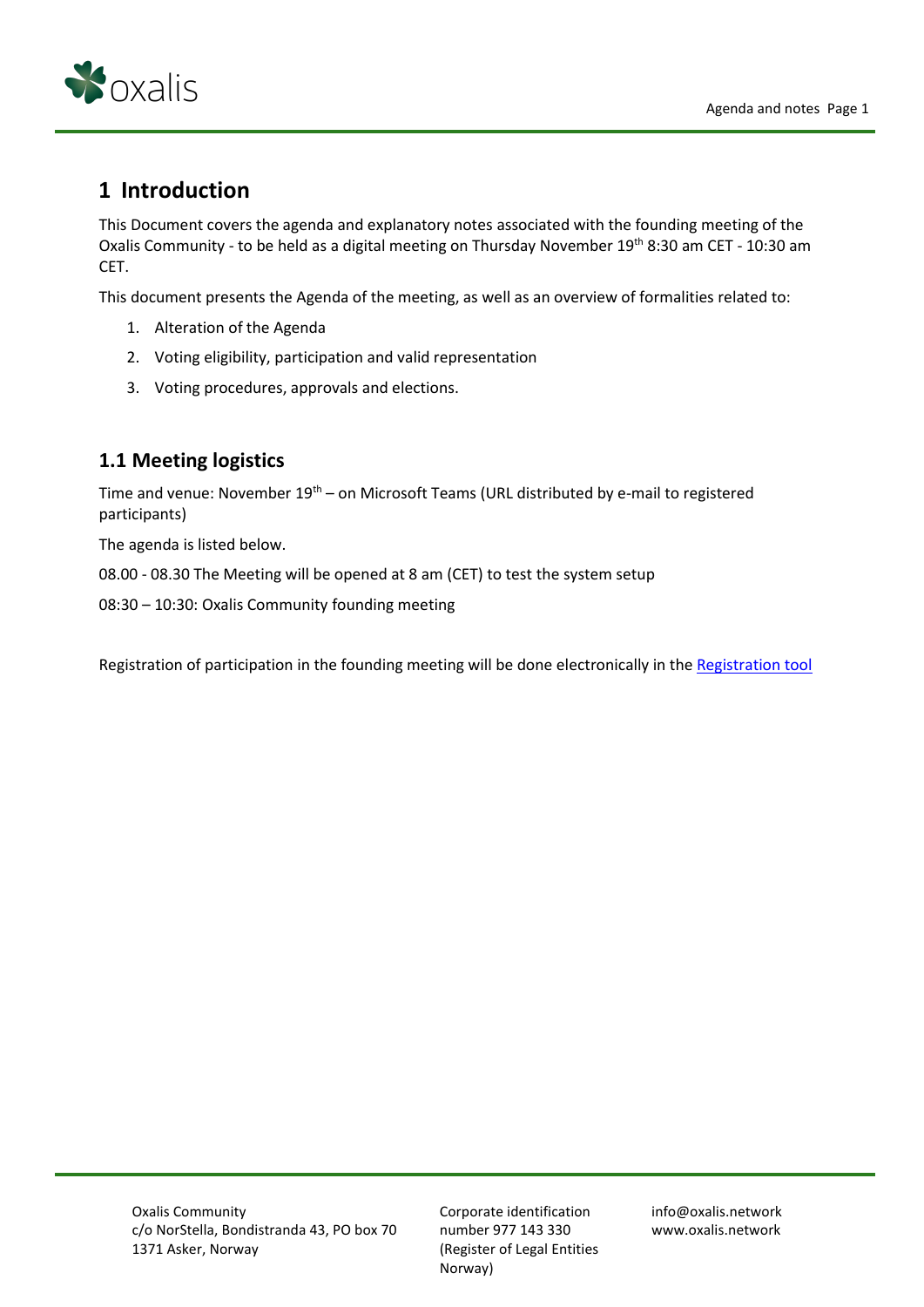

## **2 Agenda**

- 1. Welcome & Introduction
	- a. Introduction of Chair
	- b. Purpose of this meeting
	- c. Explanation of voting routines
- 2. Participation and Agenda
	- a. Approval of Agenda
	- b. Participation and validity of representation
	- c. Appointment of scrutineer and minute taker
- 3. Background and introduction
	- a. Presentation of NorStella
	- b. Presentation of the handover agreement between DFØ and NorStella
	- c. Presentation of the handover project, its timeline and its deliverables
	- d. Presentation of the Steering Committee and the Advisory Board
	- e. Presentation of the Interim project manager
- 4. Purpose, strategy and economic framework
	- a. Purpose and strategic vision of the Oxalis Community
	- b. Roles and responsibilities for achieving purpose
	- c. Economic framework, principles, including terms and conditions for membership of the Oxalis Community
- 5. Approval of a preliminary governance model for the Oxalis Community
	- a. Introduction
	- b. Discussion
	- c. Vote 1: Approval of the governance model
- 6. Approval of the provisions of the community
	- a. Introduction
	- b. Discussion
	- c. Vote 2: Approval of the provisions
- 7. Candidacies, appointments and election of management team members
	- a. Overview of the election process, positions and term of office.
	- b. Introduction of candidates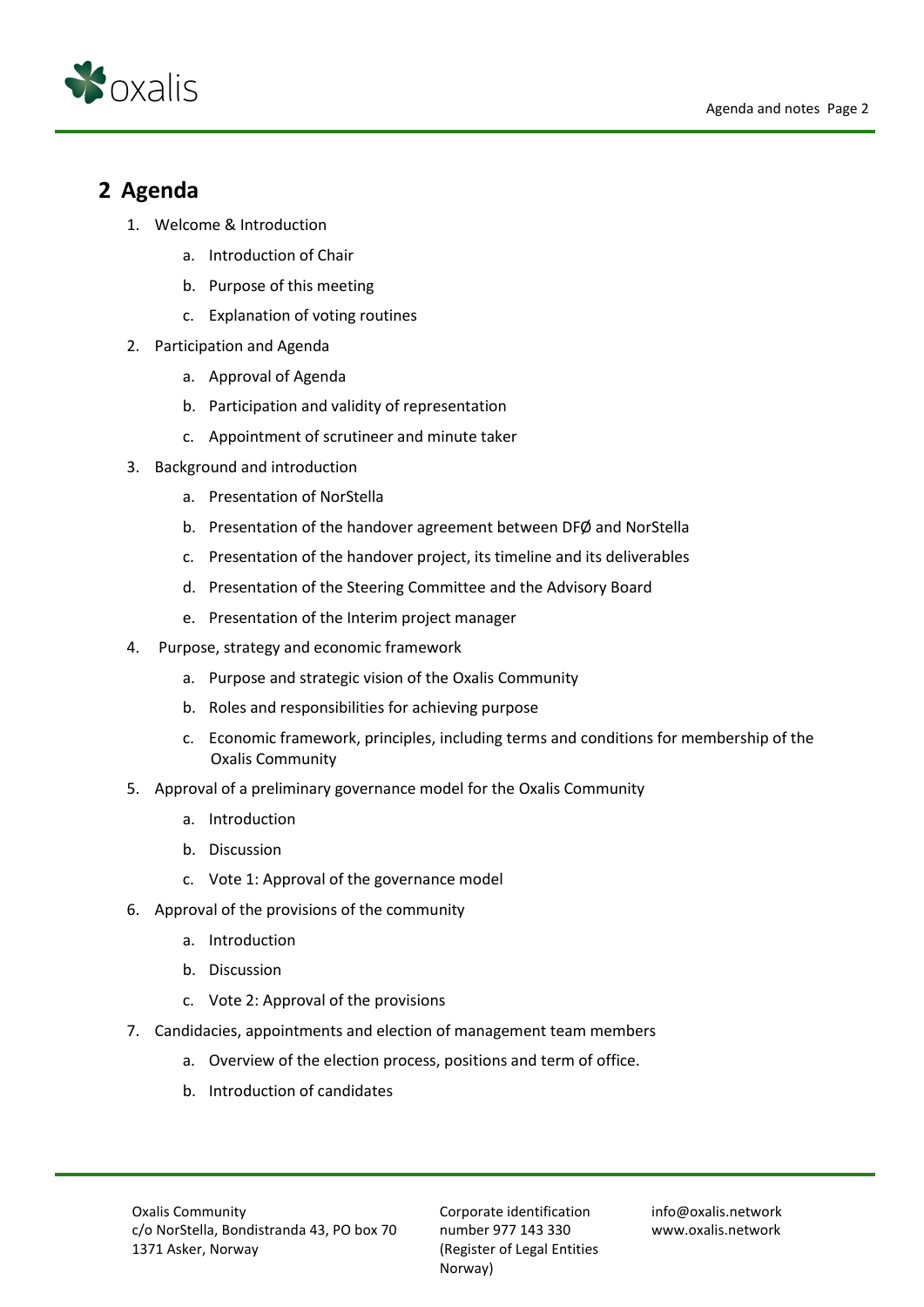

- c. Vote 3: election of candidates
- 8. The Oxalis Community Budget and Operational Plan for 2020 (information only)
- 9. The Oxalis Community Budget and Operational Plan for 2021
	- a. Presentation of the Operational Plan and Budget for 2021 (up for approval)
	- b. Questions and comments to the 2021 Operational Plan and Budget
	- c. Vote 4: Approval of the 2021 Operational Plan and Budget.
- 10. Announcement of the election results
- 11. Any other business
- 12. Closing.

# **3 Explanatory notes**

#### **3.1 Purpose and context of the meeting**

The main purpose of the meeting is as follows:

- 1. Formally constitute the Oxalis Community as a community under the NorStella foundation, including:
	- a. Approval of governance model for the Oxalis Community
	- b. Approval of the Oxalis Community provisions
	- c. Election or appointment of members of the community governance bodies, laid out in the governance model
	- d. Approval of the operational plans and budget for 2021.
- 2. Presenting terms and conditions for membership of the Oxalis Community, such as availability to the Oxalis software components, possibility to obtain support, possibility to be appointed or elected as member of governance bodies, voting rights in the community, etc.
- 3. Presenting activities planned and managed by NorStella and DFØ in order to implement the handover of the Oxalis software from DFØ to NorStella - including introduction to the document of understanding signed by the two organisations.
- 4. Discuss the objectives and activities foreseen in order to institutionalize the Oxalis Community and establish a platform for maintenance and further development of the Oxalis software.
- 5. Discuss the objectives and activities planned for 2021.

As a background to these notes and to the procedures that must be followed before, during and after the meeting, all members should become familiar with the proposed Provisions and other background documents, which will be made available from the Oxalis Community website at: <https://www.oxalis.network/activities>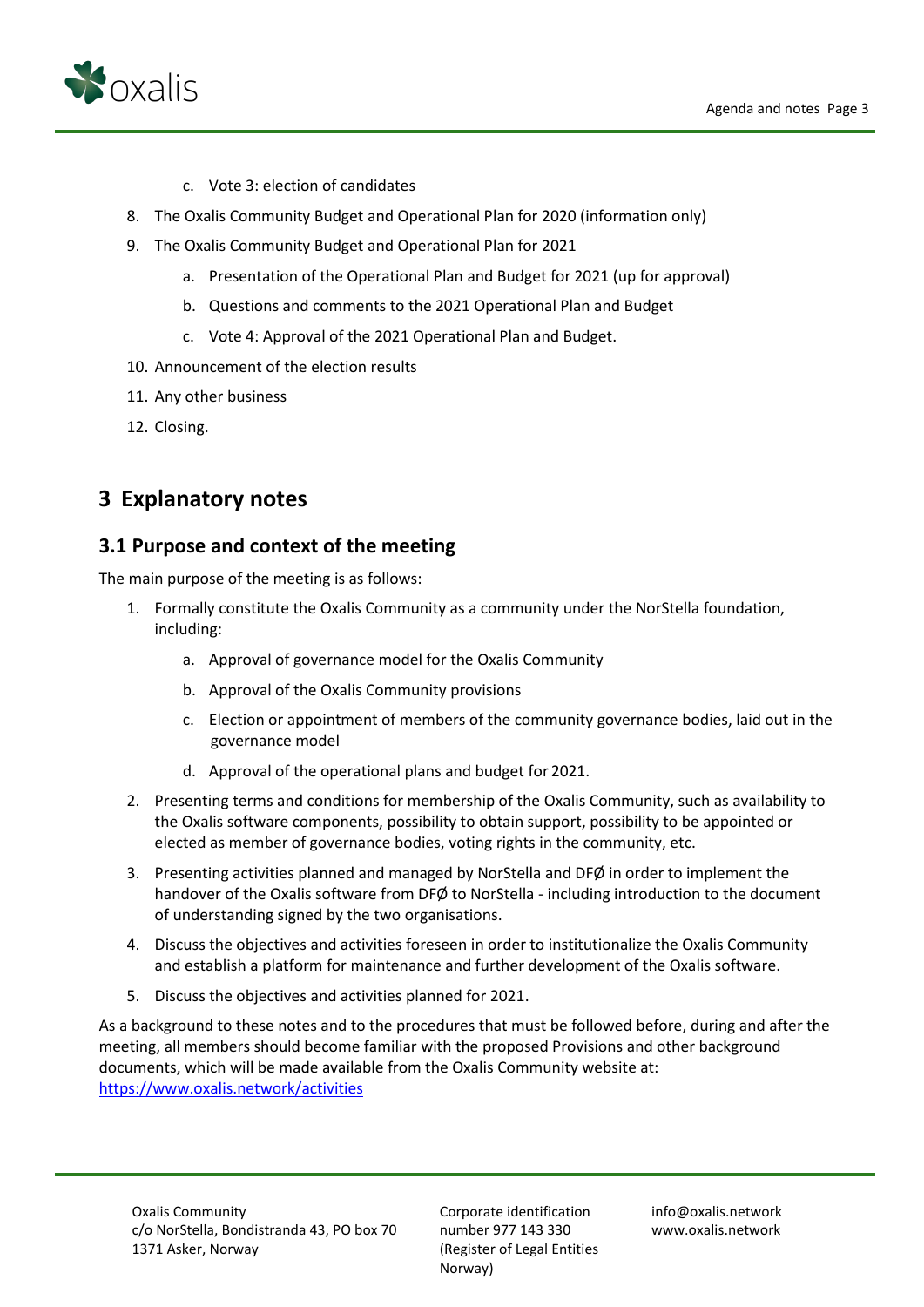

## **3.2 Member Eligibility and Participation**

The meeting is open for all Oxalis implementers and stakeholders to join as observers. Voting rights are limited to organisations who have committed to join the community as gold members, no later than November 13th, 2020.

Please find details related to Oxalis membership types made available at the Oxalis Community website: <https://www.oxalis.network/join>

A notification of this founding meeting was sent to all known Oxalis implementers and stakeholders and published at the Oxalis Community website – on October  $19<sup>th</sup>$ , 2020.

#### **3.2.1 Rules for Eligibility of Votes:**

- 1. The meeting is open for all Oxalis implementers and stakeholders
- 2. The voting rights are limited to Oxalis implementers committed to join the Oxalis Community as gold members, with one vote per organisation. (Please see the Oxalis website for details)
- 3. Oxalis implementers committed to join the community as gold members within the abovementioned deadline will:
	- a. Receive voting instructions no later than 2 days prior to the meeting
	- b. Be notified by mail when new background material is made available at the Oxalis website
	- c. Can delegate their votes formally to other organisations (vote by proxy).
- 4. Organisations formally representing other organisations are entitled to vote on their behalf.

All committed Oxalis gold members are urged to participate in the founding meeting either directly or through representation by another organisation. If less than 10 organisations have committed to join the Oxalis Community as gold members prior to November 13<sup>th</sup> - the founding meeting will not take place, and the effort to establish an Oxalis Community under the umbrella of NorStella will end.

If not enough of the committed gold members are present or validly represented by others, the founding meeting will not be postponed.

For the founding meeting a quorum of two thirds of all registered gold members is needed for the meeting to be held and votes taken.

Corporate identification number 977 143 330 (Register of Legal Entities Norway)

info@oxalis.network www.oxalis.network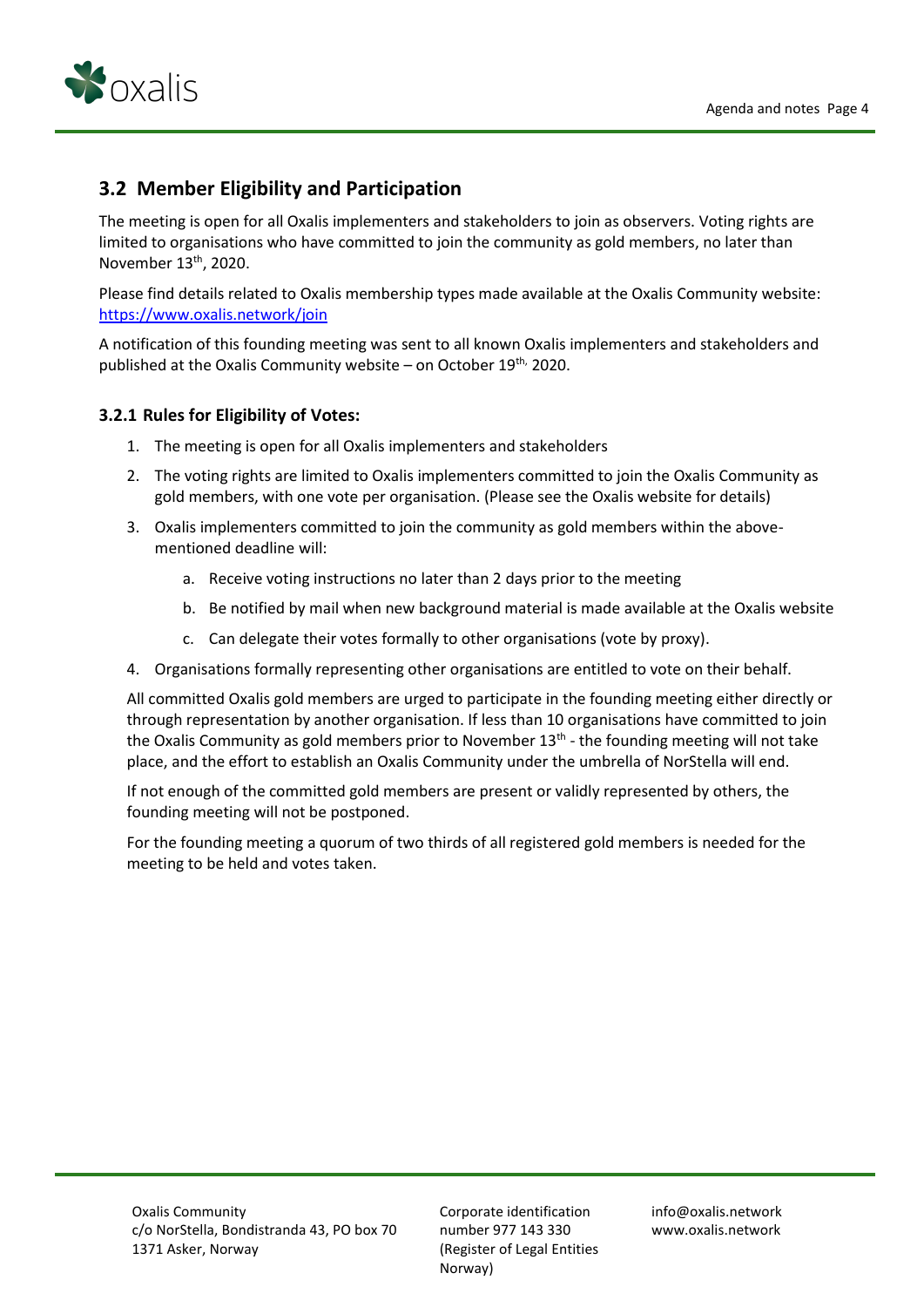

#### **3.2.2 How to Participate Directly**

Anyone interested in participating in the Oxalis Community founding meeting is required to fill out the registration form at [https://www.oxalis.network/join,](https://eur02.safelinks.protection.outlook.com/?url=https%3A%2F%2Fwww.oxalis.network%2Fjoin&data=04%7C01%7C%7C53f581623f3e443687ca08d8742ccf5a%7C1a91f966247e497bbee609072f7ea02a%7C0%7C0%7C637387083683713494%7CUnknown%7CTWFpbGZsb3d8eyJWIjoiMC4wLjAwMDAiLCJQIjoiV2luMzIiLCJBTiI6Ik1haWwiLCJXVCI6Mn0%3D%7C3000&sdata=1%2F3%2FpQw8W9oMWdbmQCXupX8EUiMVR0CehNrqn%2FSS1Xg%3D&reserved=0) indicating the membership category their company/organization<sup>1</sup> is committed to join after the constitution of the Oxalis Community<sup>2</sup>.

All member organisations with voting rights will receive advance information on voting by e-mail.

Gold members also hold the right to submit change requests or comments to the agenda and the background material prior to the meeting. Please see section 3.2.5. regarding procedures for submission of changes requests.

Regular members will not have voting rights at the meeting but holds the right to submit change requests or comments to the agenda and the background material prior to the meeting. Please see section 3.2.5. regarding procedures for submission of changes requests.

Participants without an intention to join the community will have no voting rights and no possibility to submit change requests.

If more than one person from a member organisation is attending, all persons are to register individually, and only the person holding the voting right, can vote on behalf of the organisation.

The person given the voting right of the member organisation should ideally be a person that will be specified as the main contact person for the member organization, but it is acceptable if the voting right is given to another person to whom the authorized representative has delegated this responsibility.

Members are responsible for the internal validity of their representation procedures, being aware that the persons representing them at the meeting may exercise all their membership rights, including casting a vote on any agenda item where this is foreseen.

The authorized representative of each member is expected to have undergone all formal or operational procedures internal to the member organization that may be necessary to be validly represented by the person designated, and that adherence to these procedures have been internally documented as part of the member organization's records. NorStella will not require such records to be presented by the Member.

#### **3.2.3 Economic consequence of member type registration**

An invoice for the registration fee will be issued following the receipt of the registration form. The registration fee covers the cost of preparing for the establishment and onboarding of new members in the Oxalis Community.

An invoice for the annual fee will be issued in January 2021 or immediately following the receipt of the registration form – *whichever occurs last.*

 $1$  More than one person from one company may register for the founding meeting, however each gold member only gets one vote. The voting rights will be clarified in advance.

<sup>&</sup>lt;sup>2</sup> For an overview of Oxalis Community membership types please refer to [https://www.oxalis.network/join](https://eur02.safelinks.protection.outlook.com/?url=https%3A%2F%2Fwww.oxalis.network%2Fjoin&data=04%7C01%7C%7C53f581623f3e443687ca08d8742ccf5a%7C1a91f966247e497bbee609072f7ea02a%7C0%7C0%7C637387083683713494%7CUnknown%7CTWFpbGZsb3d8eyJWIjoiMC4wLjAwMDAiLCJQIjoiV2luMzIiLCJBTiI6Ik1haWwiLCJXVCI6Mn0%3D%7C3000&sdata=1%2F3%2FpQw8W9oMWdbmQCXupX8EUiMVR0CehNrqn%2FSS1Xg%3D&reserved=0)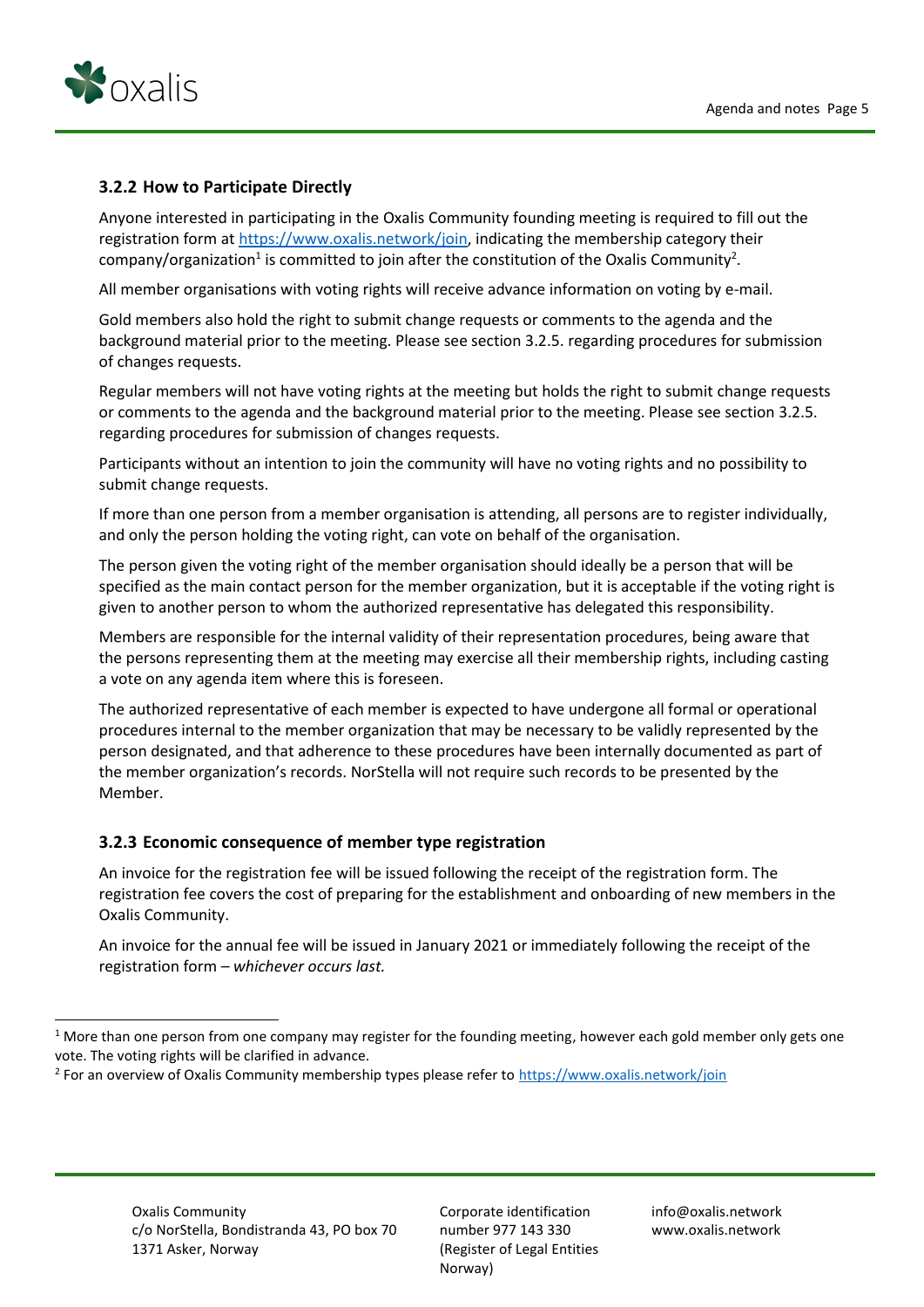

The registration of member type can be annulled or changed after the meeting, in which case the annual fee for 2021 will be revised accordingly. The signup fee will not be reducing accordingly, as this fee serves the purpose of covering cost related to establishment of the community.

The registration is not binding if the articles of association are not approved in the first meeting for members in the NorStella Oxalis Community November 19<sup>th</sup>, 2020.

#### **3.2.4 How to participate through a Valid Representative (proxy)**

If a committed member with voting right is not able to send a designated representative from within their organisation, they may be validly represented by another member as a proxy.

To be validly represented by a proxy in the meeting, the Member should declare its intent, as described below, not to be present at the meeting and appoint the other committed Member with the voting right that will represent them. This should be done by:

- 1. Registering as attendee in th[e registration tool](https://www.oxalis.network/join) entering in the registration form:
	- a. The registration information: of the Organisation not attending
	- b. In the comments section: The name and organisation of the person to whom the vote is delegated<sup>3</sup>.

The person registering **participation through proxy** should ideally be a person that will be specified as the contact person for the member organization, but it is acceptable if the voting right is given to another person to whom the Authorized Representative has delegated this responsibility.

Members are responsible for the internal validity of their representation procedures, being aware that the persons representing them at the meeting may exercise all their membership rights, including casting a vote on any agenda item where this is foreseen.

The representative of each member is expected to have undergone all required formal- or operational procedures, internal to the member organization, that may be necessary to be validly representing the member, and that adherence to these procedures have been internally documented as part of the member organization's records. NorStella will not require that such records be presented by the member.

#### **3.2.5 How to submit request for changes to the Agenda and the items laid out for voting**

Organisations who have committed to become gold members of the Oxalis Community can suggest changes to the Agenda as well as to the topics laid out for voting. Any comments, or request for change, should be consolidated at organisational level and sent to NorStella by the person identified as the valid representative of the organisation:

<sup>&</sup>lt;sup>3</sup> Alternate delegation can be done by sending a mail to *oxalis@norstella.no*, or<https://www.oxalis.network/contact-us> stating the name of the organization not attending in the submission form, and entering the name and organization of the person to whom the vote is delegated.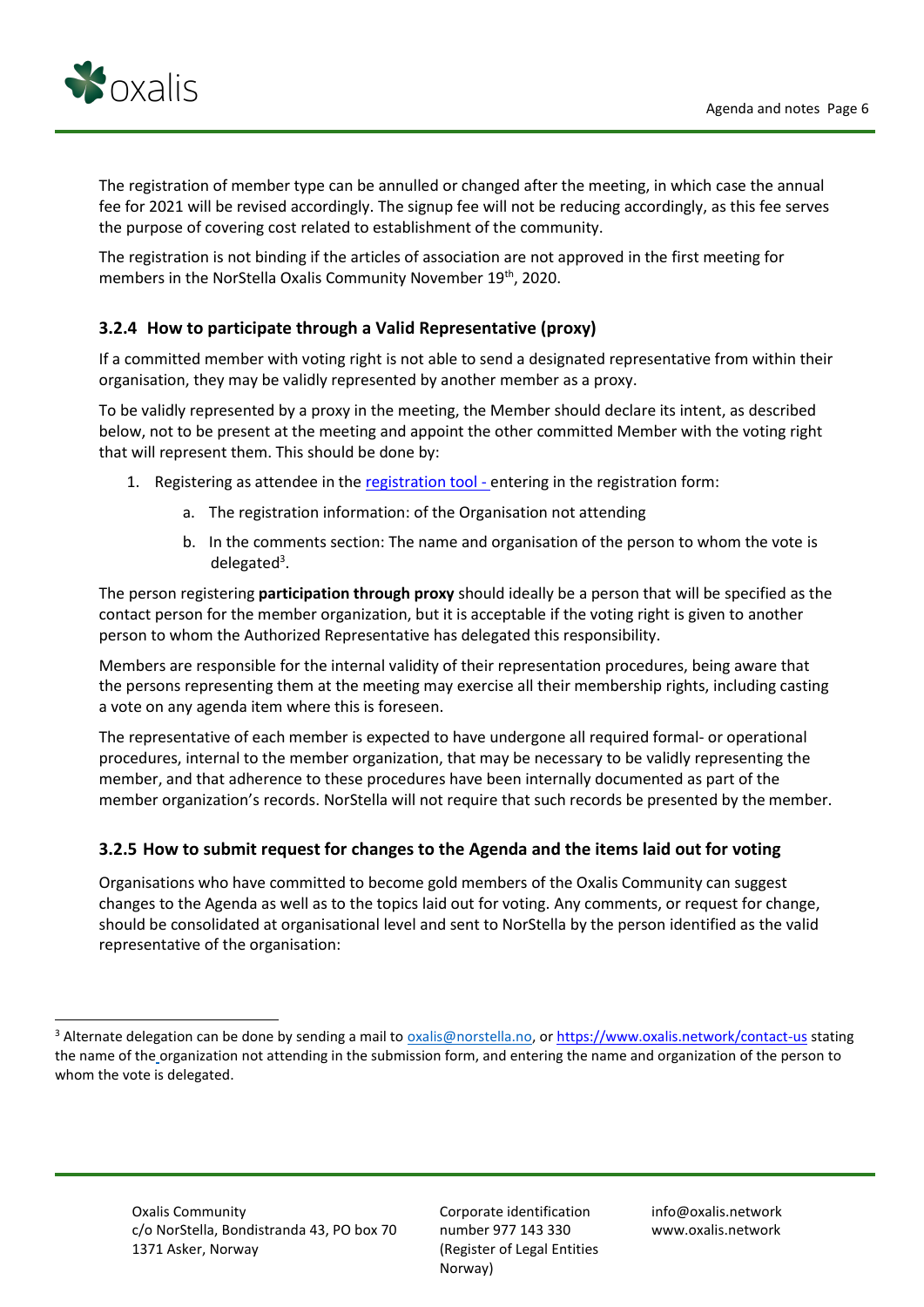

TO[: oxalis@norstella.no,](mailto:oxalis@norstella.no) o[r https://www.oxalis.network/contact-us,](https://www.oxalis.network/contact-us)

Subject: Request for Change of [Name of the Background document]

For NorStella to evaluate the change request and present it for the audience at the meeting, written request for changes were to be submitted by November 13<sup>th</sup>, 2020.

Requests for changes will be presented at the meeting, including NorStellas justification for implementing the changes - or not.

Members also have the right to suggest minor changes during the meeting, but it is preferable that significant changes are provided in writing in advance.

# **4 The Agenda**

This document communicates to future members of the Oxalis Community the agenda items, the time and the meeting logistic of the meeting formally constituting the Oxalis Community.

Organisations who have registered as members of the Oxalis Community may propose additional agenda items which can be discussed in the meeting, provided at least two thirds of the Interim Steering Committee approves the additional agenda items.

Registered members may also propose that there are further information or decision-making items to be placed on the agenda, subject to approval.

- 1. The notification letter provides members with the opportunity to suggest revisions and/or additional agenda items for the meeting submitted no later than November  $13<sup>th</sup>$ , 2020.
- 2. Members are requested to communicate to NorStella by email notification at [oxalis@norstella.no,](mailto:oxalis@norstella.no) o[r https://www.oxalis.network/contact-us,](https://eur02.safelinks.protection.outlook.com/?url=https%3A%2F%2Fwww.oxalis.network%2Fcontact-us&data=04%7C01%7C%7C53f581623f3e443687ca08d8742ccf5a%7C1a91f966247e497bbee609072f7ea02a%7C0%7C0%7C637387083683723488%7CUnknown%7CTWFpbGZsb3d8eyJWIjoiMC4wLjAwMDAiLCJQIjoiV2luMzIiLCJBTiI6Ik1haWwiLCJXVCI6Mn0%3D%7C3000&sdata=WCczef7QDMg%2ByfG%2Fhf6e2gKqyTcxWMUyyz8kLBljGYk%3D&reserved=0) any additional items they would wish to see included on the agenda of the meeting.

Background documents related to all voting items will be published at the Oxalis Community website in advance<sup>4</sup>. The main contact person of an organisation registered as gold member will be notified directly when the documentation is published.

Updates to background documents will only be announced at the website.

#### **4.1 Agenda Items of informative nature**

The following agenda items include no formal voting points relevant for the establishment- or operation of the Oxalis Community but are of informative nature only.

<sup>4</sup> <https://www.oxalis.network/activities>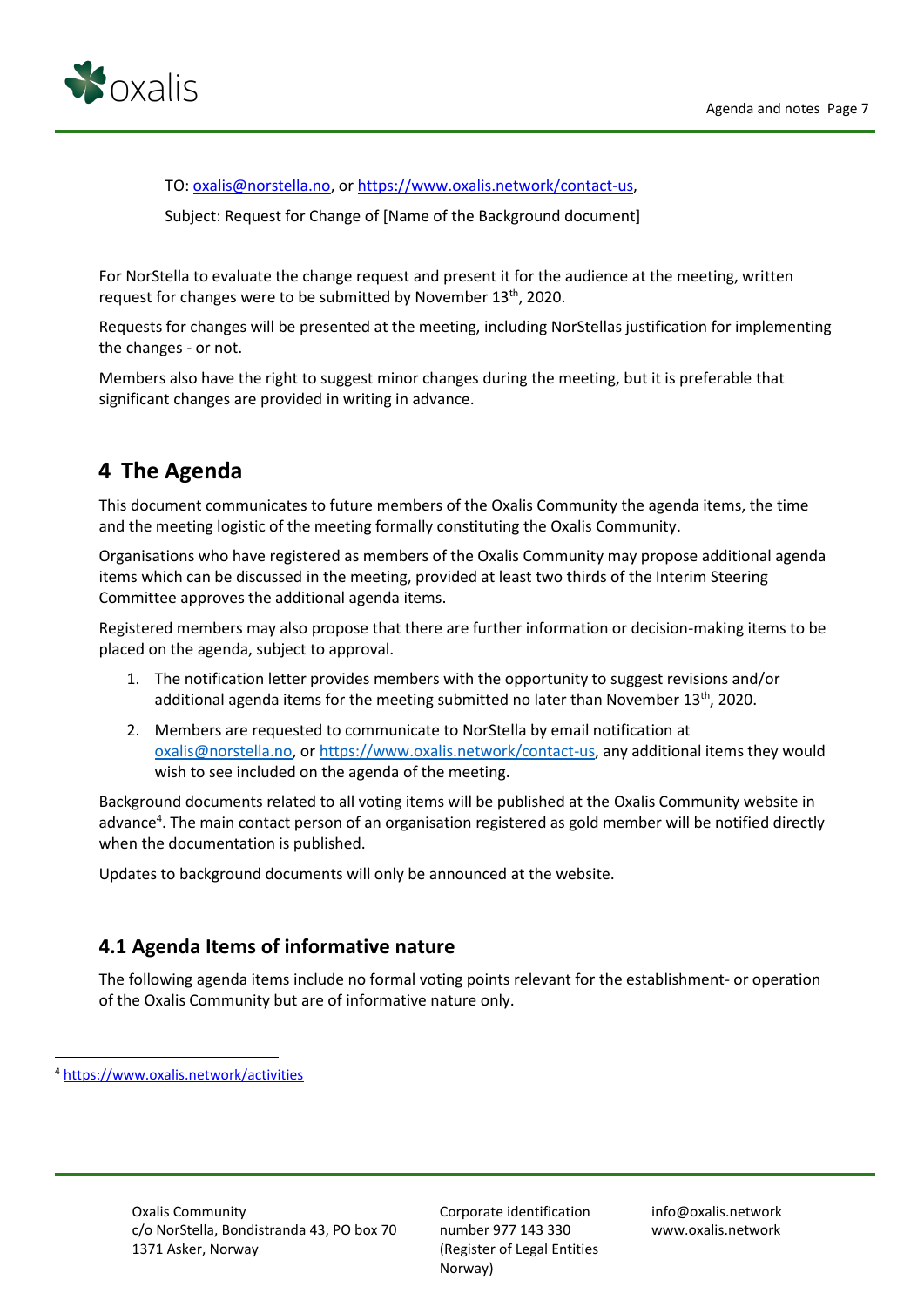

- Agenda #1 "Welcome & Introduction": introduces the Chair of the meeting, the main purpose and the voting routines.
- Agenda #2 "Participation and Agenda": covers the formalities of the meeting, obtaining formal approval, or final revision of the Agenda and identifies the roles of Scrutineer and Minute taker.
- Agenda #3 "Background and Introduction": lay out purpose, background, terms and conditions for the establishment of the Oxalis Community, introducing the audience to the activities and agreements leading up to the establishment of the Oxalis Community (this meeting) as well as the agreement made between DFØ and NorStella to facilitate the handover of the Oxalis software".
- Agenda #4 "Purpose, strategy and economic framework": describes the overall framework for the establishment of the Oxalis Community - agreed by the parties formally involved in the handover process as prerequisites for the transfer of ownership and responsibilities. It describes the formal hierarchy related to ownership and responsibilities and lay out the overall economic framework for further development of the Oxalis Software.
- Agenda #8 "The Oxalis Community Budget and Operational Plan for 2020": provides the audience with an overview of activities planned in order to facilitate the final handover of the Oxalis software, by establishing the operational basis for taking full ownership of change management, quality assurance and continued Peppol compliance of the Oxalis Software components.

### **4.2 Constitution of the Oxalis Community**

The constitution of the Oxalis Community is based on the three main topics listed below:

- 1) Formal status as a community under the NorStella foundation, including relations and boundaries between the foundation and the community
- 2) Overall governance model for sustainability and further development of the Oxalis Software including the day-to-day organisation of support, maintenance, development and quality assurance.
- 3) Provisions of the Oxalis Community, including purpose, main responsibility and escalation paths.

The constitution of the Oxalis Community includes 2 voting items:

- 1) Approval of community governance model, and
- 2) Approval of provisions for the Oxalis Community

The details of the voting items will be laid out in background documents, uploaded to the Oxalis Website no later than November 2nd 2020.

Note: It is not a topic for discussion during the meeting that the Oxalis Community is being established under and facilitated by the NorStella foundation.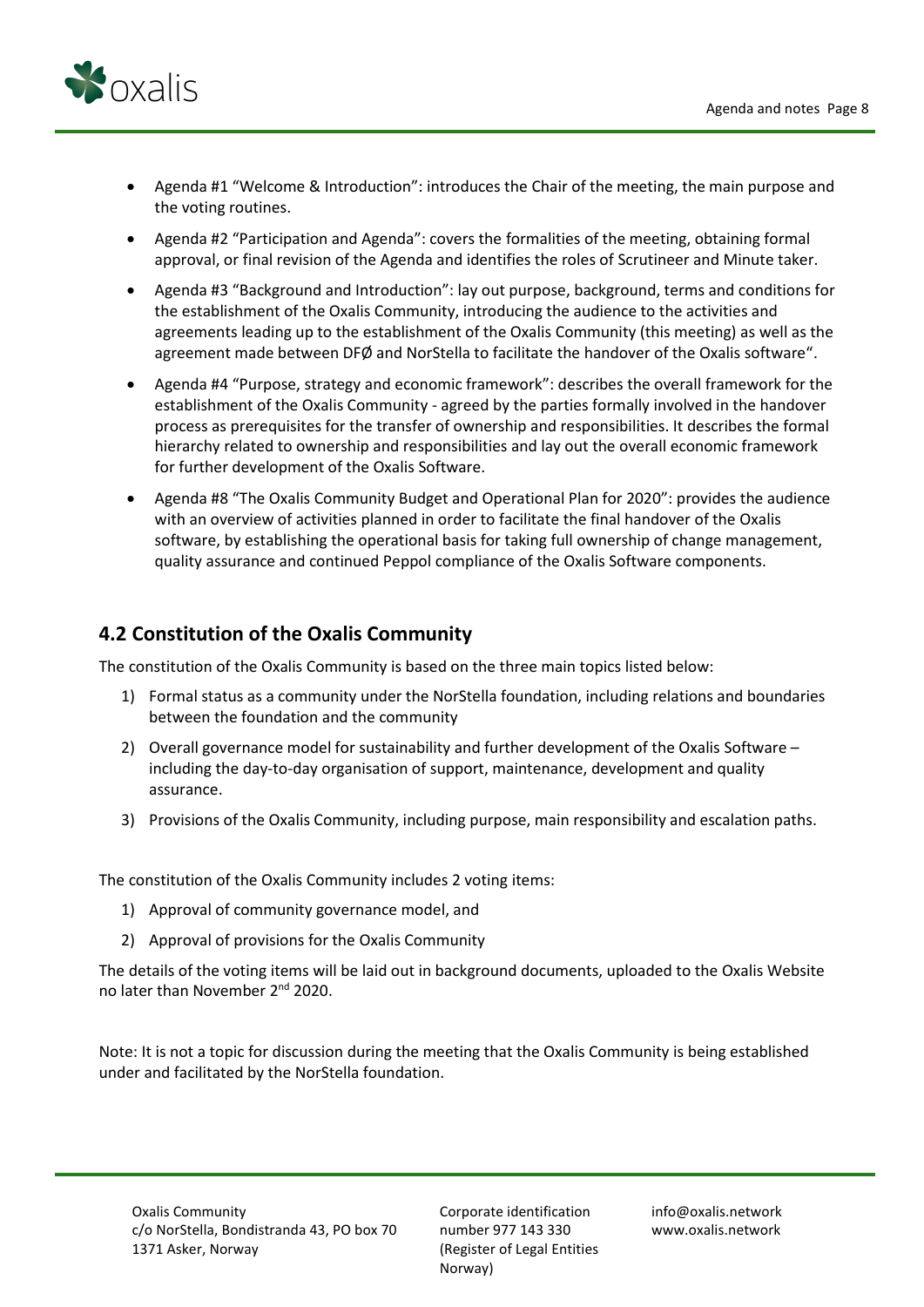

#### **4.2.1 Approval of the Governance model**

At the founding meeting NorStella will present a proposal for a governance model to be voted over in the agenda item. As described above this model will be described and distributed in advance of the meeting.

Change requests submitted in writing in advance will be presented at the meeting.

#### **4.2.2 Approval of the Provisions of the Oxalis Community**

At the founding meeting NorStella will present a proposal for Provisions of the Oxalis Community to be voted over in the agenda item. The suggested Provisions were uploaded to the Oxalis website November 4, 2020.

Change request submitted in writing in advance will be presented at the meeting.

#### **4.3 Governance and election procedures**

The drafted provisions of the Oxalis Community defines the annual Constitutional Meetings as the supreme decision-making body of the Oxalis Community, but until these provisions are finalized and approved and the Oxalis Community is formally defined - NorStella has the supreme right to define the election procedure used. As a result, the election procedure used during this meeting is as described in section 3.2.

The Governance Model and the Provisions laid up for approval at this meeting also lay out the ground rules for division of roles and responsibilities between NorStella and the Oxalis Community, as well a preliminary decision structure for the Oxalis Community.

- The Oxalis Community day to day management is expected to be undertaken by a management team elected at the annual constitutional meetings.
- Administration, operation and software development activities is to be undertaken<sup>5</sup> by an operational office assigned<sup>6</sup> by NorStella.

At the founding meeting the Oxalis Community members with voting rights are invited to elect the first members of the Oxalis Community Management Team.

The election of a Management Team is structured according to the Governance Model laid out for approval under agenda item 5 and is described in the background document of this agenda item. Should any changes to this structure be approved - the actual voting process will be revised to reflect such changes.

Under item 7 of the agenda, the organisations with voting rights at this founding meeting are invited to:

<sup>5</sup> Within the economic framework provided by the Oxalis Community (membership fees).

<sup>&</sup>lt;sup>6</sup> The population of the operational team is not subject for decision by the Oxalis Community, and hence will not be discussed at community meetings.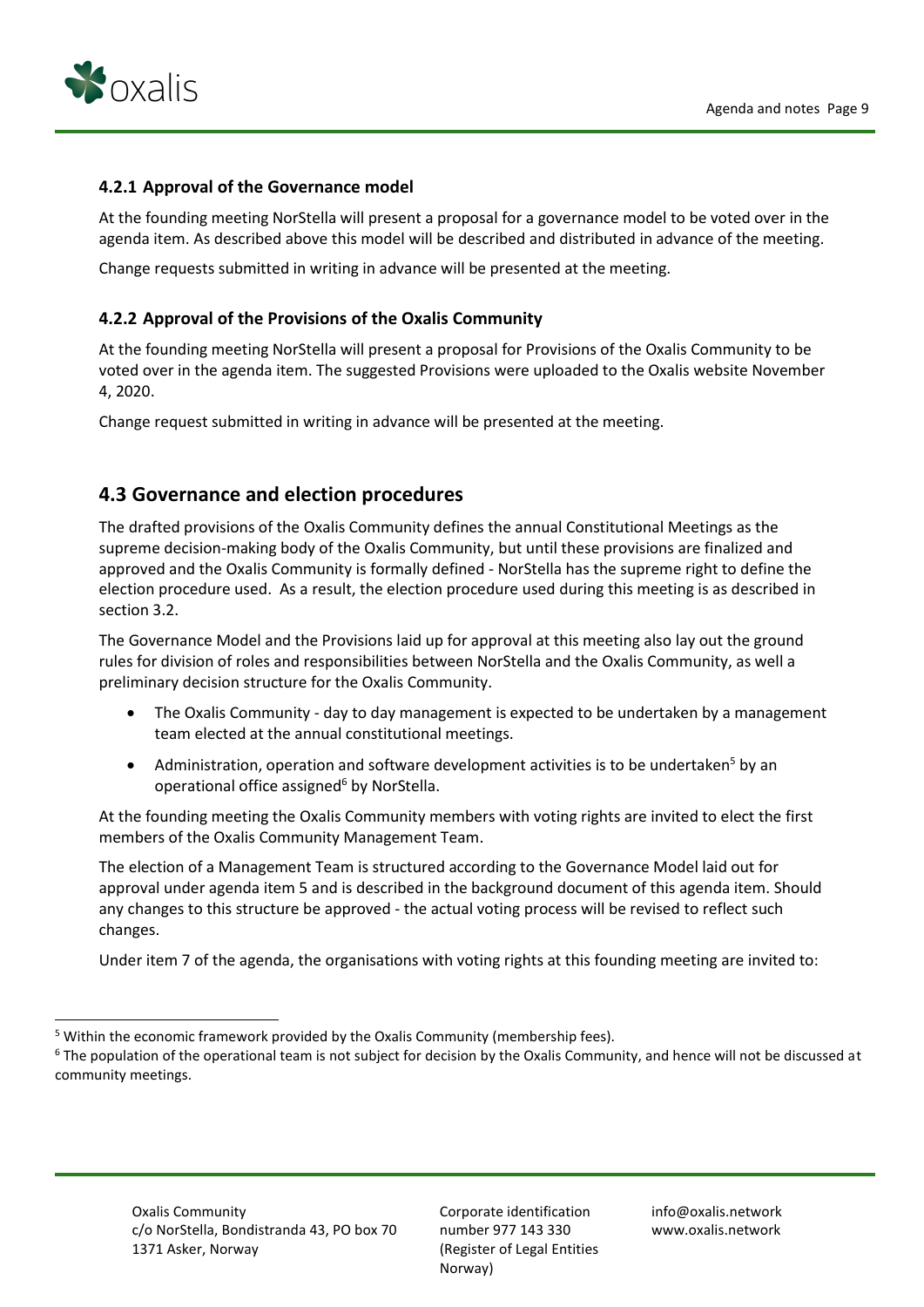

- 1. Assign the role of Treasurer to NorStella
- 2. Elect a Management Team for the Oxalis Community
- 3. Assign the role of a Strategic Change Management Board to the Management Team of the Oxalis Community.

#### **4.3.1 Approval of Treasurer**

The Treasurer is responsible for overseeing the economy of the Oxalis Community.

The Oxalis Community will exist as a community under the foundation NorStella. At the founding meeting the organisations with voting rights are therefore kindly asked to acknowledge that NorStella, as the facilitating organisation for the Oxalis Community, has the right- and obligation to appoint<sup>7</sup> a Treasurer.

#### **4.3.2 Election of Management Team**

The Oxalis Community Management Team members are, as stated in the Provisions, to be elected at the annual Constitutional Meetings - by community members with voting rights.

As the election of the first set of Management Team members for the Oxalis Community will be conducted during the founding meeting, the following steps will be taken prior to the meeting:

- 1. A call for candidates will be sent directly to the known Oxalis stakeholders.
- 2. Submission of candidacies are requested by November  $13<sup>th</sup>$ , 2020.
- 3. An overview of candidates will be distributed directly to organisations with voting rights in advance of the founding meeting.

At the meeting the organisations with voting rights are invited<sup>8</sup> to:

- 1. Approve the first term (of the management positions elected): ending at the next Constitutional Meeting (expected by the end of first quarter 2021)
- 2. Define the number of management positions to be elected in the first period
- 3. Evaluate the registered candidates
- 4. Elect the management positions according to the governance structure defined in the meeting.

As described in section 3.2 above, organisations with voting rights will be informed about the voting procedures in advance. The candidates will be presented during the founding meeting and an anonymous<sup>9</sup> ballot will be conducted during<sup>10</sup> the meeting.

Corporate identification number 977 143 330 (Register of Legal Entities Norway)

info@oxalis.network www.oxalis.network

 $<sup>7</sup>$  The position as Treasurer is not up for election or approval in the Oxalis Community meeting.</sup>

 $8$  Per the provisions approved at this founding meeting.

 $9$  The organizations with voting rights will participate in the ballot anonymously.

<sup>&</sup>lt;sup>10</sup> There will be a possibility to submit votes prior to the meeting - by email to oxalis@norstella.no.